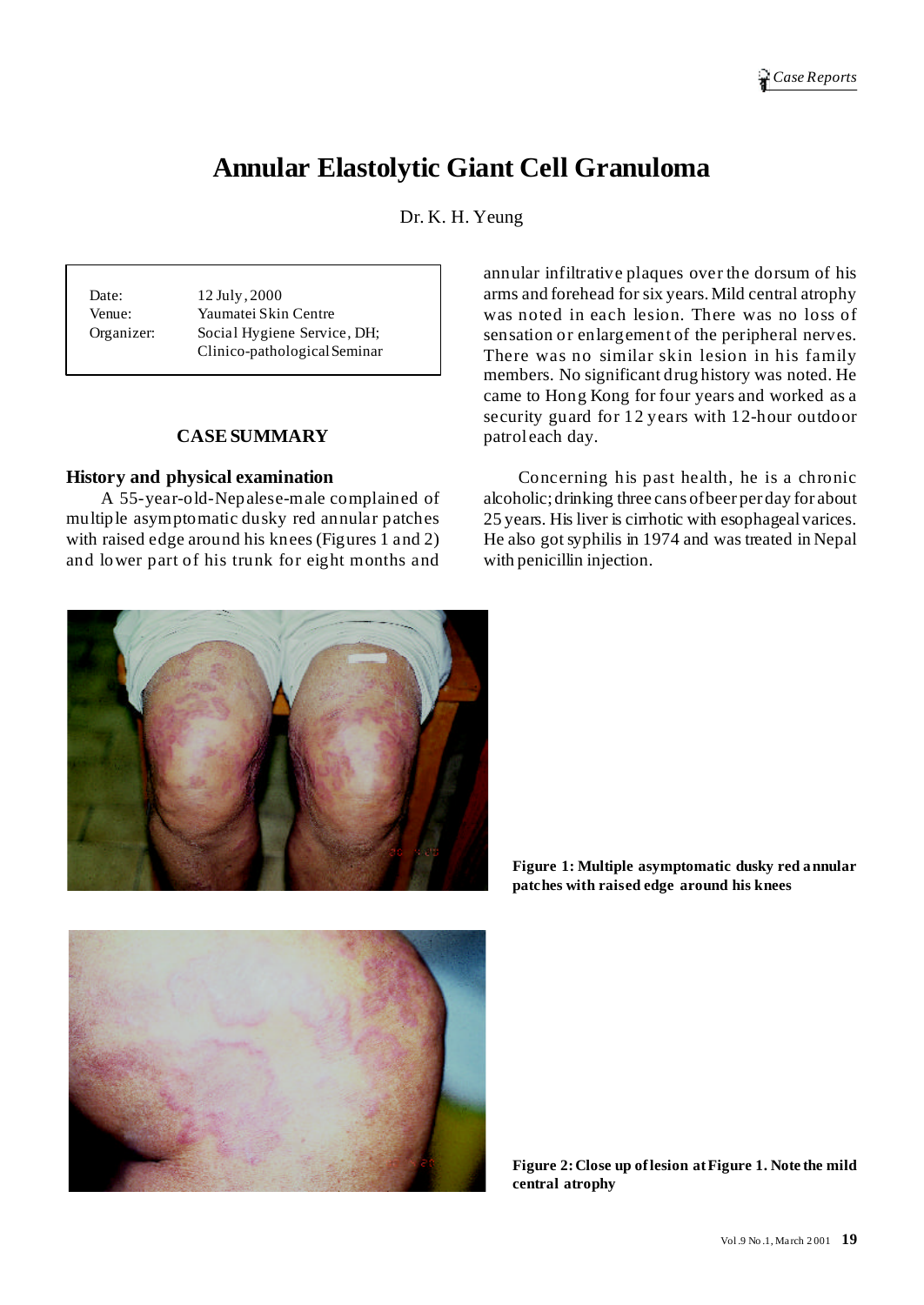# **Differential diagnoses**

These included tuberculoid leprosy, granuloma annulare,necrobiosislipoidica diabeticorum,cutaneous sarcoidosis, anddeep fungal infection.

# **Investigations**

His liver function was grossly impaired and complete bloodpicture showedwiththrombocytopenia. The chest X-ray was normal and calcium level was within normal limit. The antinuclear factor was slightly raised but the anti-DNA and anti-ENA were both negative. His blood forVDRL was non-reactive and FTA, TPHA were reactive. Tissue smear and culture showed no mycobacteria tuberculosis and other mycobacteria isolated. Microscopic examination showed focaldegenerative collagen and elastic fibers associated with multinucleated giant cells and palisading histiocytesin background of solar elastosis(Figures 3 and 4).The overlying epidermisshowed mild increase in thickness.The skin appendageswere unremarkable. There was no increase in mucin. The features were consistentwith that of elastolytic granuloma.

## **Diagnosis**

The diagnosis is annular elastolytic giant cell granuloma.

## **Management**

Thepatientwasadvised toavoid sun-exposure and application of high SPF sunscreen. He was reassured about the benign nature ofthe disease. Since he will leave Hong Kong soon, no further trial of systemic treatmentwas given.

# **REVIEW OFANNULAR ELASTOLYTIC GIANT CELLGRANULOMA**

## **Definition**

Annularelastolytic giant cellgranuloma(AEGCG) isa raregranulomatous skin disease described by Hanke et al. in 1979. It is characterized by presence of multinucleated giant cells containing elastic fibres at the lesion edge, and the absence of elastic fibres atthe



**Figure 3: This biopsy includes the edge of the annular lesion wherein are granulomatous aggregate of histiocytes, some engulfing dermal elastic fibres (H&E)(By courtesy of Dr. W. Y. Lam, Department of Pathology, TMH)**

**Figure 4:This elastic stain shows elastic fibres (brown streaks) phagocytosed within the granuloma of histiocytes, and the centre of the lesion shows absence of elastic fibres (Orcein) (By courtesy of Dr. W. Y. Lam, Department of Pathology, TMH)**